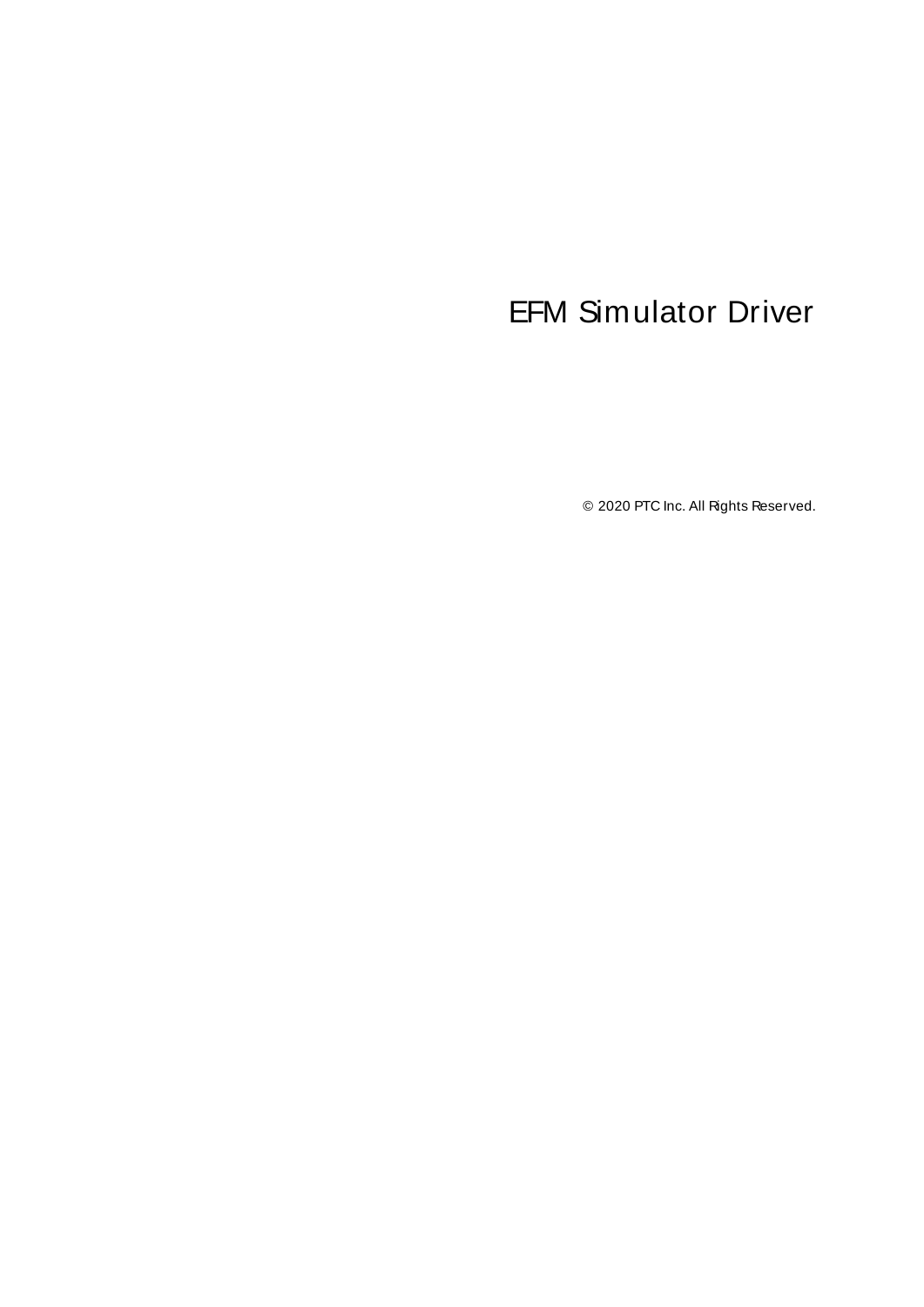# <span id="page-1-0"></span>Table of Contents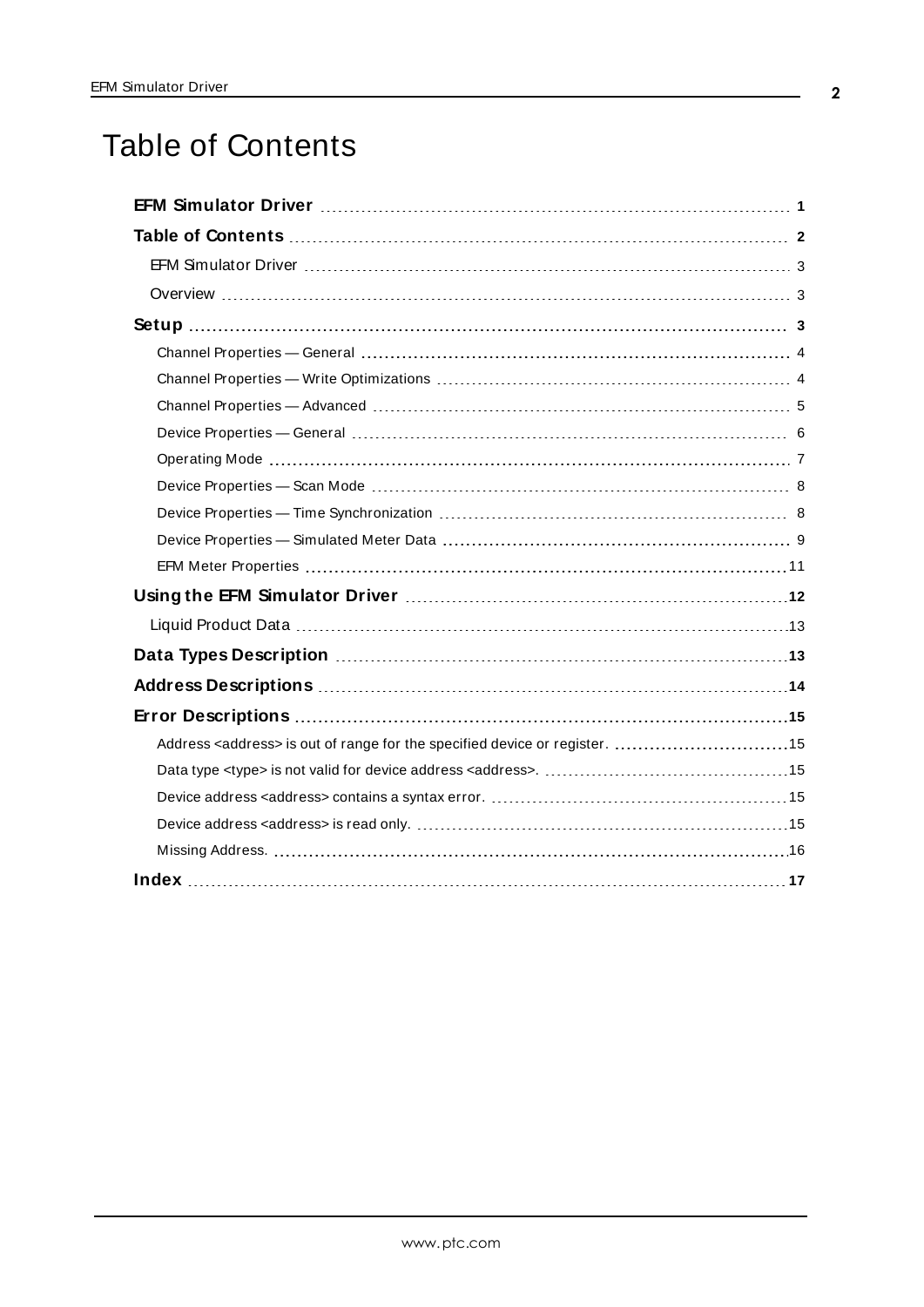#### <span id="page-2-0"></span>**EFM Simulator Driver**

Help version 1.018

#### **CONTENTS**

**[Overview](#page-2-1)**

What is the EFM Simulator Driver?

**[Device](#page-2-2) Setup** How do I configure a device for use with this driver?

#### **Using the EFM [Simulator](#page-11-0) Driver**

How do I configure and utilize an EFM Simulator Driver project?

#### **Data Types [Description](#page-12-1)**

What data types can be used with an EFM simulated device?

#### **Address [Descriptions](#page-13-0)**

How are addresses specified on an EFM simulated device?

#### **Error [Descriptions](#page-14-0)**

<span id="page-2-1"></span>What error messages does the EFM Simulator Driver produce?

#### <span id="page-2-8"></span>**Overview**

The EFM Simulator Driver provides a reliable way to simulate EFM data for testing the EFM Exporter Plug-In without an external device.

#### <span id="page-2-2"></span>**Setup**

#### <span id="page-2-3"></span>**Supported EFM Output Types**

<span id="page-2-7"></span><span id="page-2-6"></span><span id="page-2-4"></span>Alarms **Configuration** Events History

#### **Supported Device Models**

Gas EFM Liquid EFM

#### <span id="page-2-5"></span>**Channel and Device Limits**

The maximum number of channels supported by this driver is 100. The maximum number of devices supported by this driver is 999 per channel. The EFM Simulator Driver supports decimal Device IDs in the range of 1 to 999. Unique Device IDs are required when creating multiple devices on the same channel. The default setting is 1.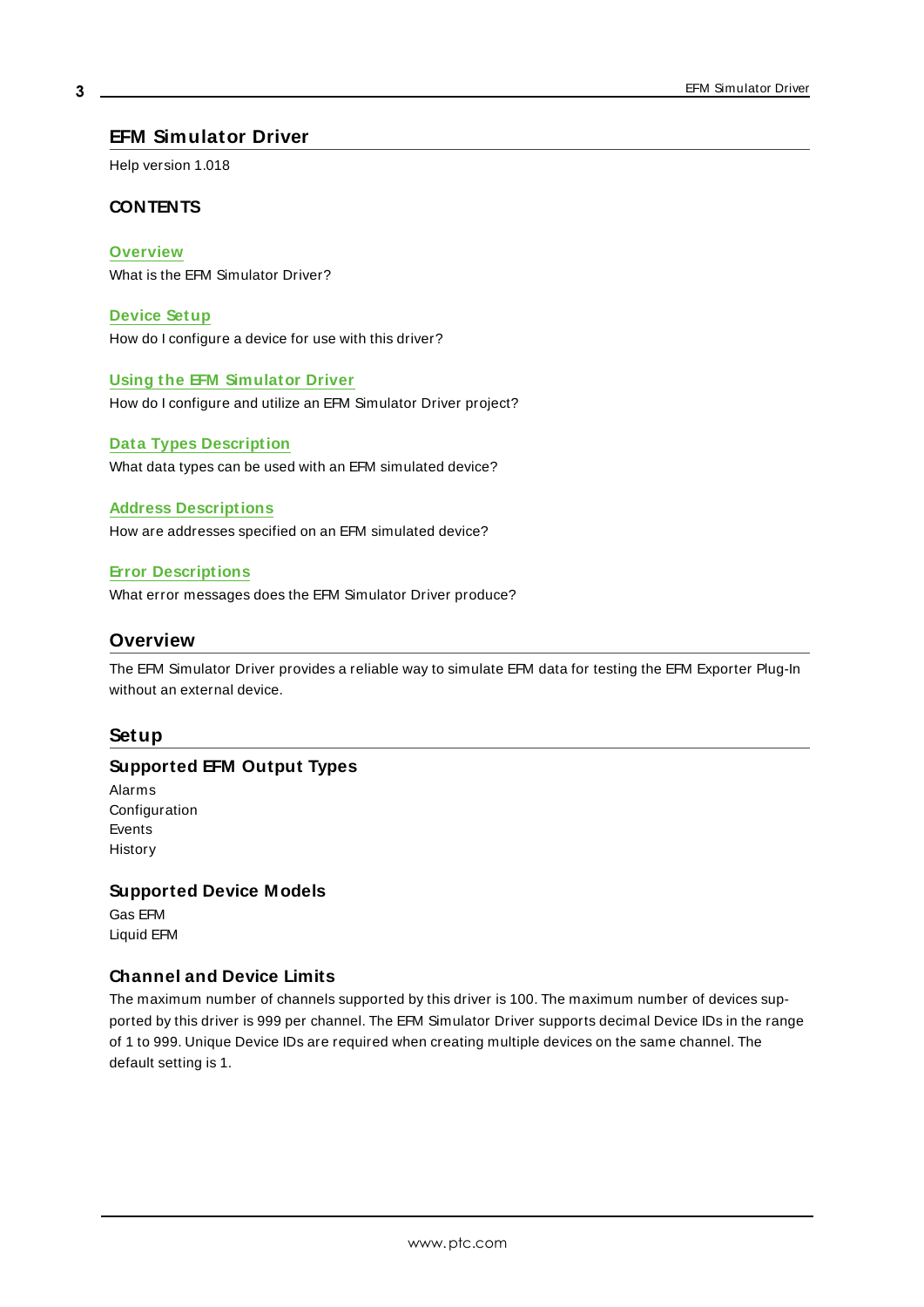### <span id="page-3-0"></span>**Channel Properties — General**

This server supports the use of simultaneous multiple communications drivers. Each protocol or driver used in a server project is called a channel. A server project may consist of many channels with the same communications driver or with unique communications drivers. A channel acts as the basic building block of an OPC link. This group is used to specify general channel properties, such as the identification attributes and operating mode.

| <b>Property Groups</b>          | <b>Identification</b><br>$\overline{ }$ |                |  |
|---------------------------------|-----------------------------------------|----------------|--|
| General                         | Name                                    |                |  |
| Write Optimizations<br>Advanced | Description                             |                |  |
|                                 | Driver                                  |                |  |
|                                 | $\Box$ Diagnostics                      |                |  |
|                                 | <b>Diagnostics Capture</b>              | <b>Disable</b> |  |

#### **Identification**

**Name**: User-defined identity of this channel. In each server project, each channel name must be unique. Although names can be up to 256 characters, some client applications have a limited display window when browsing the OPC server's tag space. The channel name is part of the OPC browser information. The property is required for creating a channel.

For information on reserved characters, refer to "How To... Properly Name a Channel, Device, Tag, and Tag Group" in the server help.

**Description**: User-defined information about this channel.

Many of these properties, including Description, have an associated system tag.

**Driver**: Selected protocol / driver for this channel. This property specifies the device driver that was selected during channel creation. It is a disabled setting in the channel properties. The property is required for creating a channel.

**Note**: With the server's online full-time operation, these properties can be changed at any time. This includes changing the channel name to prevent clients from registering data with the server. If a client has already acquired an item from the server before the channel name is changed, the items are unaffected. If, after the channel name has been changed, the client application releases the item and attempts to reacquire using the old channel name, the item is not accepted. With this in mind, changes to the properties should not be made once a large client application has been developed. Utilize the User Manager to prevent operators from changing properties and restrict access rights to server features.

#### **Diagnostics**

**Diagnostics Capture**: When enabled, this option makes the channel's diagnostic information available to OPC applications. Because the server's diagnostic features require a minimal amount of overhead processing, it is recommended that they be utilized when needed and disabled when not. The default is disabled.

**Note:** This property is not available if the driver does not support diagnostics.

<span id="page-3-1"></span>For more information, refer to "Communication Diagnostics" and "Statistics Tags" in the server help.

### **Channel Properties — Write Optimizations**

As with any server, writing data to the device may be the application's most important aspect. The server intends to ensure that the data written from the client application gets to the device on time. Given this goal,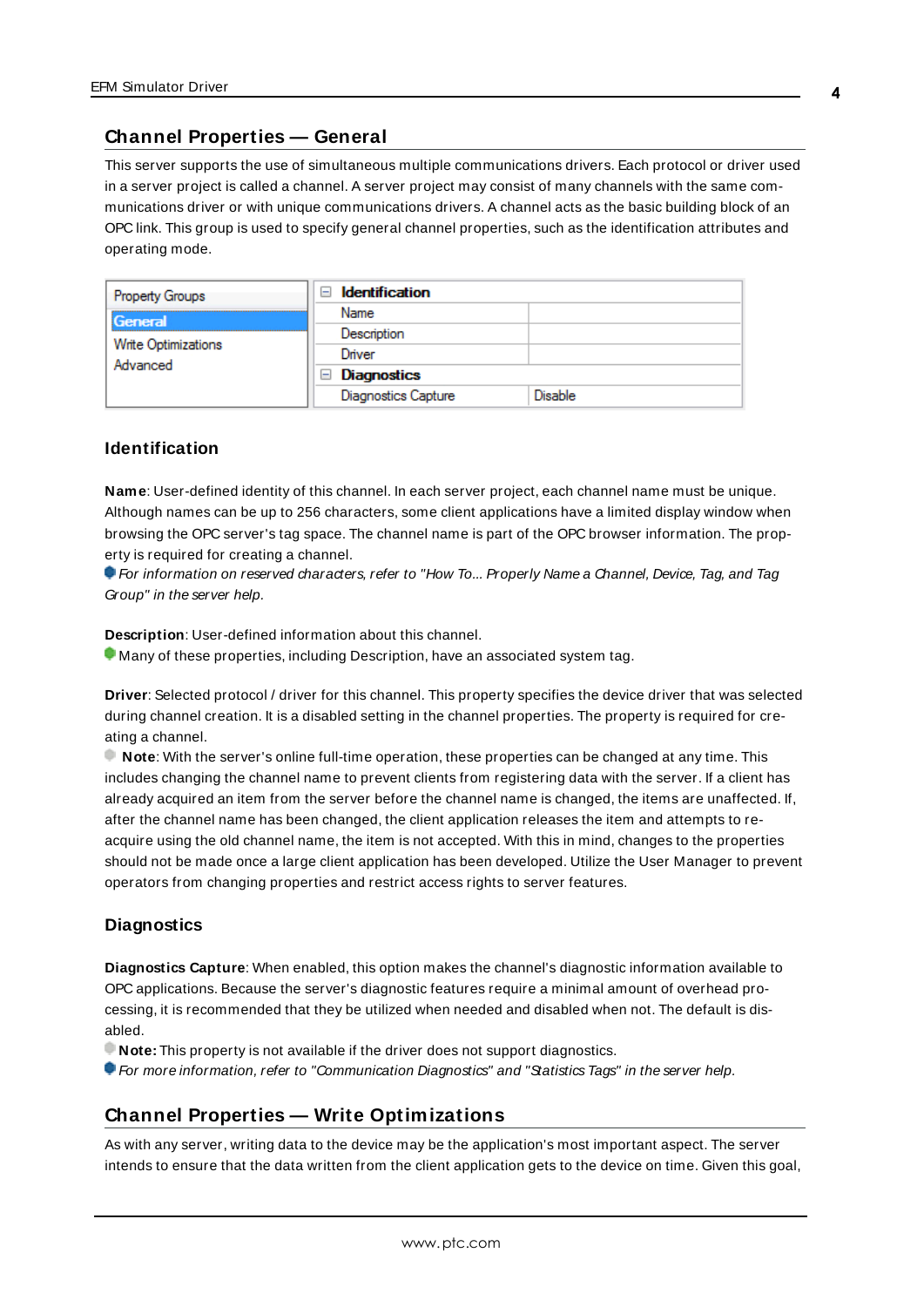the server provides optimization properties that can be used to meet specific needs or improve application responsiveness.

| <b>Property Groups</b>     | $\Box$ Write Optimizations |                                      |  |
|----------------------------|----------------------------|--------------------------------------|--|
| General                    | <b>Optimization Method</b> | Write Only Latest Value for All Tags |  |
|                            | Duty Cycle                 | 10                                   |  |
| <b>Write Optimizations</b> |                            |                                      |  |

#### **Write Optimizations**

**Optimization Method**: Controls how write data is passed to the underlying communications driver. The options are:

- <sup>l</sup> **Write All Values for All Tags**: This option forces the server to attempt to write every value to the controller. In this mode, the server continues to gather write requests and add them to the server's internal write queue. The server processes the write queue and attempts to empty it by writing data to the device as quickly as possible. This mode ensures that everything written from the client applications is sent to the target device. This mode should be selected if the write operation order or the write item's content must uniquely be seen at the target device.
- <sup>l</sup> **Write Only Latest Value for Non-Boolean Tags**: Many consecutive writes to the same value can accumulate in the write queue due to the time required to actually send the data to the device. If the server updates a write value that has already been placed in the write queue, far fewer writes are needed to reach the same final output value. In this way, no extra writes accumulate in the server's queue. When the user stops moving the slide switch, the value in the device is at the correct value at virtually the same time. As the mode states, any value that is not a Boolean value is updated in the server's internal write queue and sent to the device at the next possible opportunity. This can greatly improve the application performance.

**Note**: This option does not attempt to optimize writes to Boolean values. It allows users to optimize the operation of HMI data without causing problems with Boolean operations, such as a momentary push button.

<sup>l</sup> **Write Only Latest Value for All Tags**: This option takes the theory behind the second optimization mode and applies it to all tags. It is especially useful if the application only needs to send the latest value to the device. This mode optimizes all writes by updating the tags currently in the write queue before they are sent. This is the default mode.

**Duty Cycle**: is used to control the ratio of write to read operations. The ratio is always based on one read for every one to ten writes. The duty cycle is set to ten by default, meaning that ten writes occur for each read operation. Although the application is performing a large number of continuous writes, it must be ensured that read data is still given time to process. A setting of one results in one read operation for every write operation. If there are no write operations to perform, reads are processed continuously. This allows optimization for applications with continuous writes versus a more balanced back and forth data flow. **Note**: It is recommended that the application be characterized for compatibility with the write optimization enhancements before being used in a production environment.

#### <span id="page-4-0"></span>**Channel Properties — Advanced**

This group is used to specify advanced channel properties. Not all drivers support all properties; so the Advanced group does not appear for those devices.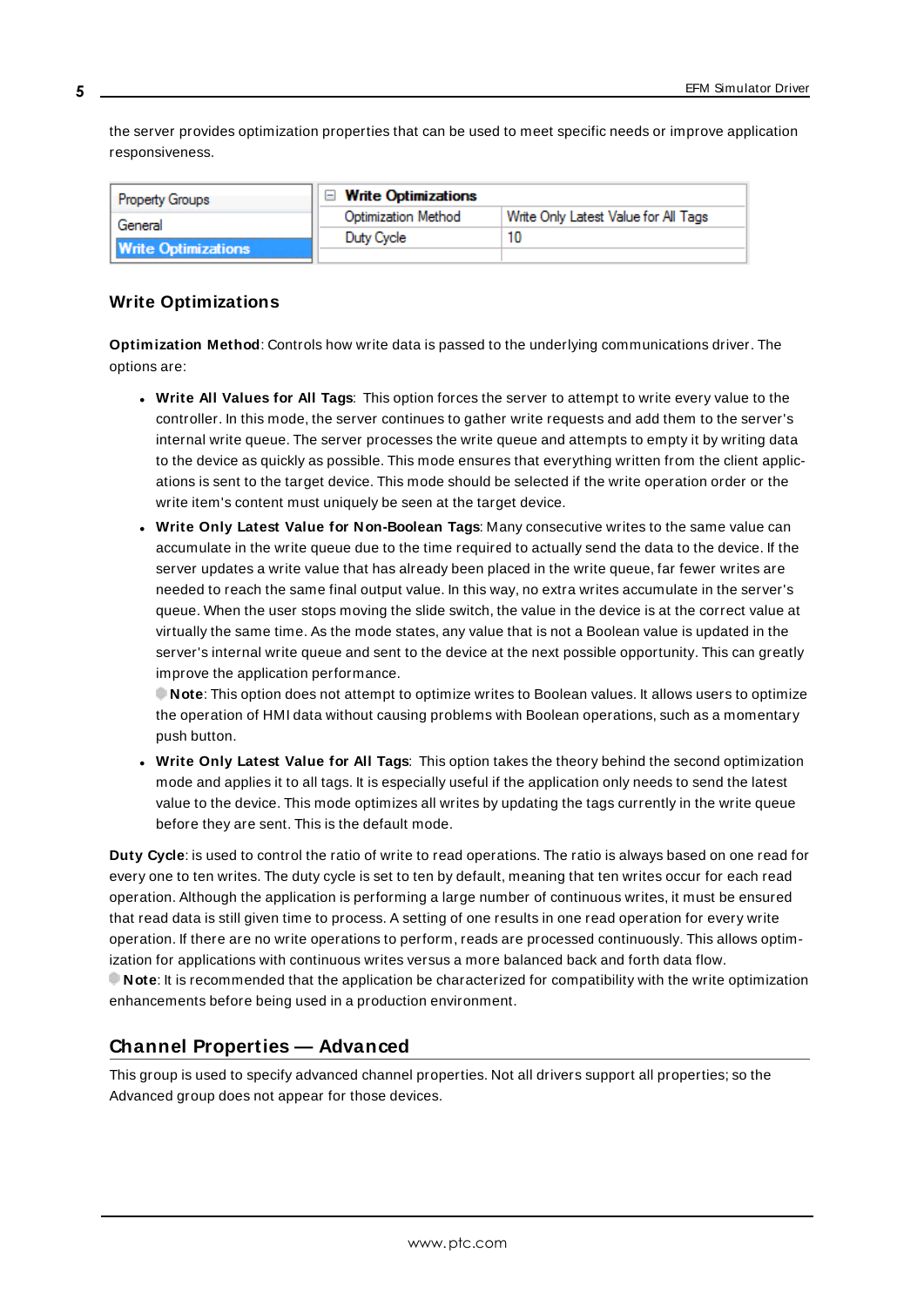| Property Groups     | $\Box$ Non-Normalized Float Handling |                   |  |
|---------------------|--------------------------------------|-------------------|--|
| General             | <b>Floating-Point Values</b>         | Replace with Zero |  |
| Write Optimizations | $\Box$ Inter-Device Delay            |                   |  |
| Advanced            | Inter-Device Delay (ms)              |                   |  |
|                     |                                      |                   |  |

**Non-Normalized Float Handling**: A non-normalized value is defined as Infinity, Not-a-Number (NaN), or as a Denormalized Number. The default is Replace with Zero. Drivers that have native float handling may default to Unmodified. Non-normalized float handling allows users to specify how a driver handles non-normalized IEEE-754 floating point data. Descriptions of the options are as follows:

- <sup>l</sup> **Replace with Zero**: This option allows a driver to replace non-normalized IEEE-754 floating point values with zero before being transferred to clients.
- <sup>l</sup> **Unmodified**: This option allows a driver to transfer IEEE-754 denormalized, normalized, non-number, and infinity values to clients without any conversion or changes.

**Note:** This property is not available if the driver does not support floating point values or if it only supports the option that is displayed. According to the channel's float normalization setting, only real-time driver tags (such as values and arrays) are subject to float normalization. For example, EFM data is not affected by this setting.

**For more information on the floating point values, refer to "How To ... Work with Non-Normalized Floating** Point Values" in the server help.

**Inter-Device Delay**: Specify the amount of time the communications channel waits to send new requests to the next device after data is received from the current device on the same channel. Zero (0) disables the delay.

<span id="page-5-0"></span>**Note:** This property is not available for all drivers, models, and dependent settings.

### **Device Properties — General**

A device represents a single target on a communications channel. If the driver supports multiple controllers, users must enter a device ID for each controller.

| <b>Property Groups</b> | $\Box$ Identification |         |  |
|------------------------|-----------------------|---------|--|
| General                | Name                  |         |  |
| Scan Mode              | Description           |         |  |
|                        | Channel Assignment    |         |  |
|                        | Driver                |         |  |
|                        | Model                 |         |  |
|                        | <b>ID</b> Format      | Decimal |  |
|                        | ID                    |         |  |

#### <span id="page-5-1"></span>**Identification**

**Name**: This property specifies the name of the device. It is a logical user-defined name that can be up to 256 characters long, and may be used on multiple channels.

**Note**: Although descriptive names are generally a good idea, some OPC client applications may have a limited display window when browsing the OPC server's tag space. The device name and channel name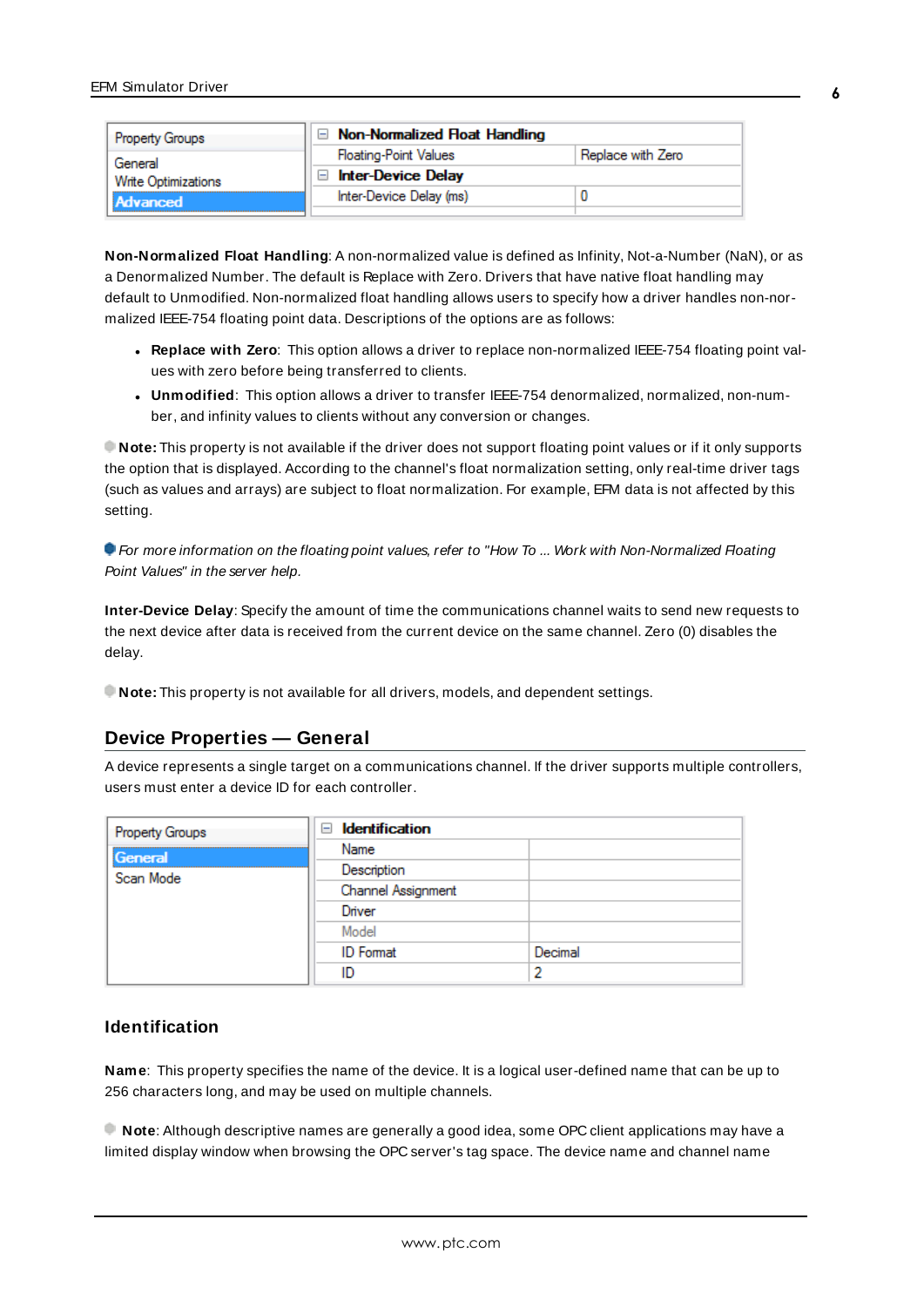become part of the browse tree information as well. Within an OPC client, the combination of channel name and device name would appear as "ChannelName.DeviceName".

For more information, refer to "How To... Properly Name a Channel, Device, Tag, and Tag Group" in server help.

**Description**: User-defined information about this device.

<span id="page-6-1"></span> $\bullet$  Many of these properties, including Description, have an associated system tag.

<span id="page-6-3"></span>**Channel Assignment**: User-defined name of the channel to which this device currently belongs.

<span id="page-6-5"></span>**Driver**: Selected protocol driver for this device.

**Model**: This property specifies the specific type of device that is associated with this ID. The contents of the drop-down menu depends on the type of communications driver being used. Models that are not supported by a driver are disabled. If the communications driver supports multiple device models, the model selection can only be changed when there are no client applications connected to the device.

**Note:** If the communication driver supports multiple models, users should try to match the model selection to the physical device. If the device is not represented in the drop-down menu, select a model that conforms closest to the target device. Some drivers support a model selection called "Open," which allows users to communicate without knowing the specific details of the target device. For more information, refer to the driver help documentation.

<span id="page-6-4"></span>**ID**: This property specifies the device's driver-specific station or node. The type of ID entered depends on the communications driver being used. For many communication drivers, the ID is a numeric value. Drivers that support a Numeric ID provide users with the option to enter a numeric value whose format can be changed to suit the needs of the application or the characteristics of the selected communications driver. The format is set by the driver by default. Options include Decimal, Octal, and Hexadecimal.

**Note**: If the driver is Ethernet-based or supports an unconventional station or node name, the device's TCP/IPaddress may be used as the device ID. TCP/IPaddresses consist of four values that are separated by periods, with each value in the range of 0 to 255. Some device IDs are string based. There may be additional properties to configure within the ID field, depending on the driver. For more information, refer to the driver's help documentation.

#### <span id="page-6-0"></span>**Operating Mode**

| <b>Property Groups</b> | <b>Identification</b> |        |
|------------------------|-----------------------|--------|
| General                | Operating Mode        |        |
| Scan Mode              | Data Collection       | Enable |
|                        | Simulated             | No     |

<span id="page-6-2"></span>**Data Collection**: This property controls the device's active state. Although device communications are enabled by default, this property can be used to disable a physical device. Communications are not attempted when a device is disabled. From a client standpoint, the data is marked as invalid and write operations are not accepted. This property can be changed at any time through this property or the device system tags.

**Simulated**: This option places the device into Simulation Mode. In this mode, the driver does not attempt to communicate with the physical device, but the server continues to return valid OPC data. Simulated stops physical communications with the device, but allows OPC data to be returned to the OPC client as valid data. While in Simulation Mode, the server treats all device data as reflective: whatever is written to the simulated device is read back and each OPC item is treated individually. The item's memory map is based on the group

**7**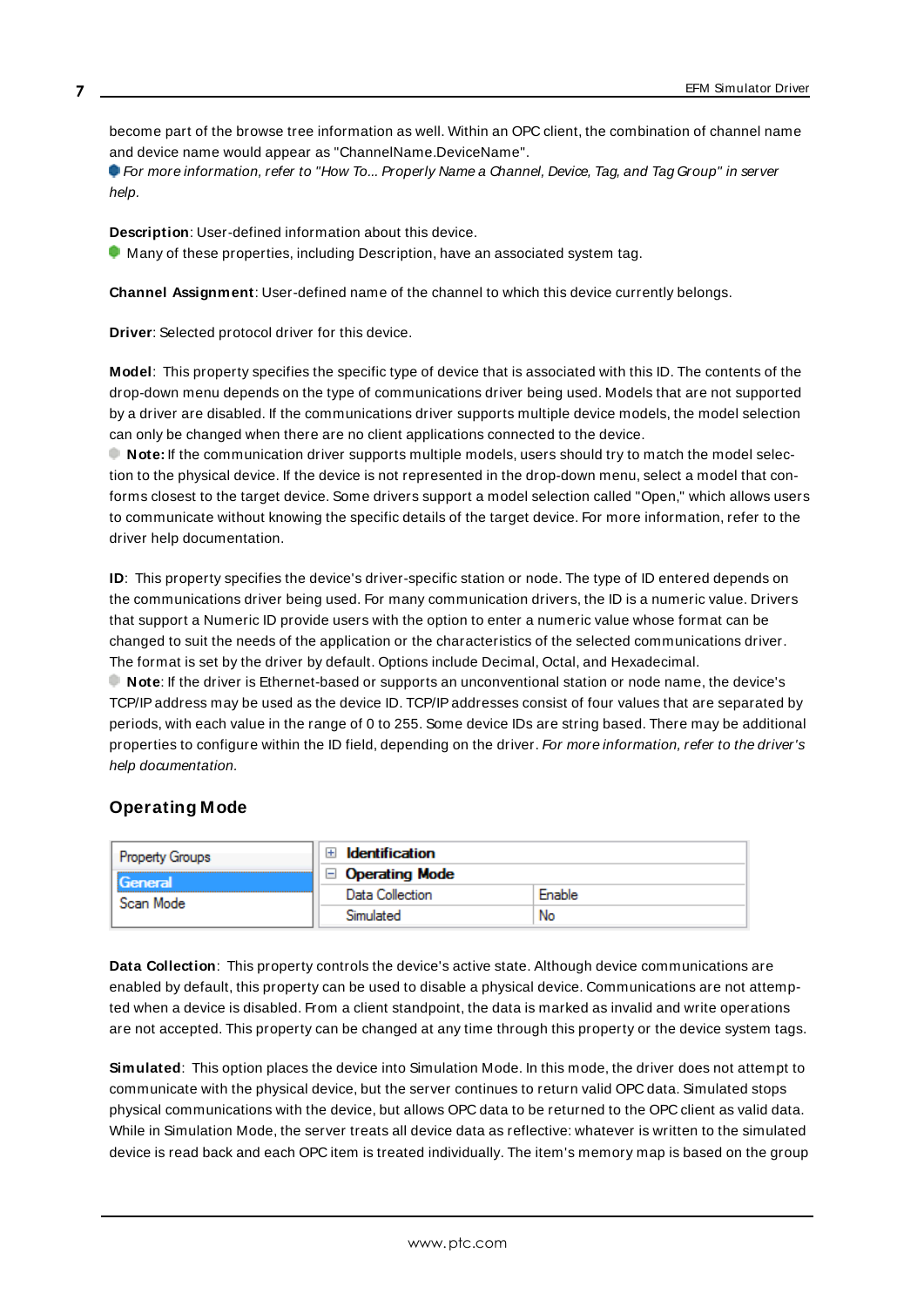<span id="page-7-6"></span>Update Rate. The data is not saved if the server removes the item (such as when the server is reinitialized). The default is No.

**Notes:**

- 1. This System tag (\_Simulated) is read only and cannot be written to for runtime protection. The System tag allows this property to be monitored from the client.
- 2. In Simulation mode, the item's memory map is based on client update rate(s) (Group Update Rate for OPC clients or Scan Rate for native and DDEinterfaces). This means that two clients that reference the same item with different update rates return different data.

 Simulation Mode is for test and simulation purposes only. It should never be used in a production environment.

### <span id="page-7-0"></span>**Device Properties — Scan Mode**

The Scan Mode specifies the subscribed-client requested scan rate for tags that require device communications. Synchronous and asynchronous device reads and writes are processed as soon as possible; unaffected by the Scan Mode properties.

| <b>Property Groups</b> | Scan Mode                  |                                       |
|------------------------|----------------------------|---------------------------------------|
| General                | Scan Mode                  | Respect Client-Specified Scan Rate  - |
| Scan Mode              | Initial Updates from Cache | Disable                               |
|                        |                            |                                       |

<span id="page-7-5"></span>**Scan Mode**: Specifies how tags in the device are scanned for updates sent to subscribing clients. Descriptions of the options are:

- <sup>l</sup> **Respect Client-Specified Scan Rate**: This mode uses the scan rate requested by the client.
- <sup>l</sup> **Request Data No Faster than Scan Rate**: This mode specifies the value set as the maximum scan rate. The valid range is 10 to 99999990 milliseconds. The default is 1000 milliseconds. **Note**: When the server has an active client and items for the device and the scan rate value is increased, the changes take effect immediately. When the scan rate value is decreased, the changes do not take effect until all client applications have been disconnected.
- <sup>l</sup> **Request All Data at Scan Rate**: This mode forces tags to be scanned at the specified rate for subscribed clients. The valid range is 10 to 99999990 milliseconds. The default is 1000 milliseconds.
- <span id="page-7-2"></span><sup>l</sup> **Do Not Scan, Demand Poll Only**: This mode does not periodically poll tags that belong to the device nor perform a read to get an item's initial value once it becomes active. It is the client's responsibility to poll for updates, either by writing to the \_DemandPoll tag or by issuing explicit device reads for individual items. For more information, refer to "Device Demand Poll" in server help.
- <span id="page-7-4"></span><sup>l</sup> **Respect Tag-Specified Scan Rate**: This mode forces static tags to be scanned at the rate specified in their static configuration tag properties. Dynamic tags are scanned at the client-specified scan rate.

<span id="page-7-3"></span>**Initial Updates from Cache**: When enabled, this option allows the server to provide the first updates for newly activated tag references from stored (cached) data. Cache updates can only be provided when the new item reference shares the same address, scan rate, data type, client access, and scaling properties. A device read is used for the initial update for the first client reference only. The default is disabled; any time a client activates a tag reference the server attempts to read the initial value from the device.

### <span id="page-7-1"></span>**Device Properties — Time Synchronization**

This group is used to specify the device's time zone and time synchronization properties. It primarily applies to time stamped data or information from battery-powered devices at remote locations where the device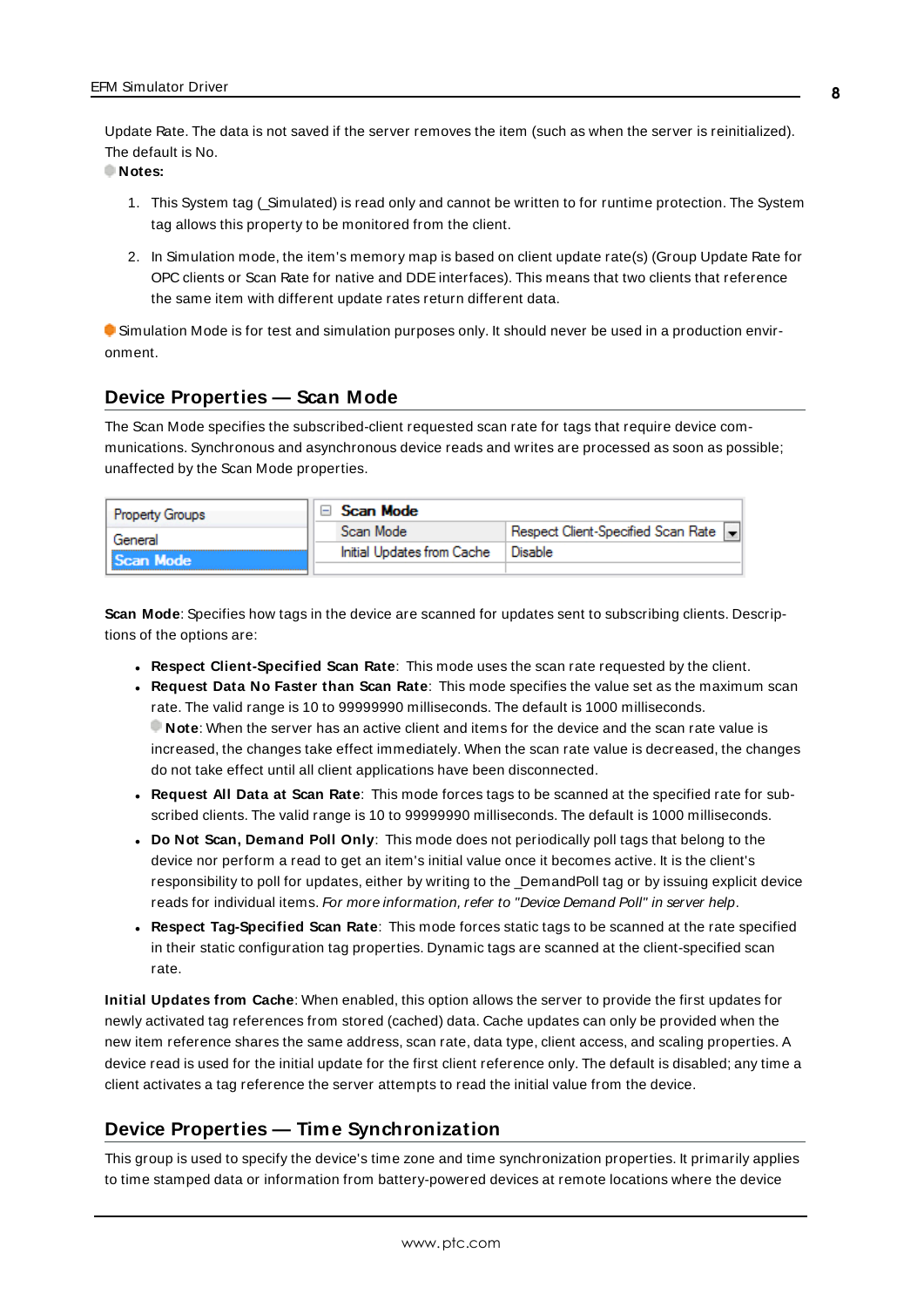time may deviate (causing issues with the time-stamped data). To prevent this problem from occurring, users can specify that the server synchronize the device time.

| Property Groups             | Time Zone<br>$\overline{\phantom{a}}$ |                                       |  |
|-----------------------------|---------------------------------------|---------------------------------------|--|
| General                     | Time Zone                             | (UTC-05:00) Eastem Time (US & Canada) |  |
| Scan Mode                   | Respect Daylight Saving Time          | Yes                                   |  |
| Timing                      | Synchronization<br>н                  |                                       |  |
| Auto-Demotion               | Time Sync Method                      | <b>Absolute</b>                       |  |
| Tag Generation              | Time Sync Threshold (sec)             | 0                                     |  |
| <b>Time Synchronization</b> | Sync Absolute                         | 12:00:00 AM                           |  |
|                             |                                       |                                       |  |
| Redundancy                  |                                       |                                       |  |

<span id="page-8-7"></span>**Note:** Not all drivers and models support all options.

**Time Zone**: This property specifies the device's time zone. To ignore the time zone, select one of the first four options in the list (which do not have an offset). The default is the time zone of the local system. **Note**: The driver uses this property both when synching the device time and when converting EFM timestamps from the device to UTC time.

<span id="page-8-2"></span>**Respect Daylight Saving Time**: Select Yes to follow Daylight Saving Time offset when synching the device time. Select No to ignore Daylight Saving Time. Only time zones that observe Daylight Saving Time will be affected. The default is No (disabled).

**Note**: When enabled, the time of the device is adjusted by +1 hour for Daylight Saving Time (in the spring), and adjusted by -1 hour after Daylight Saving Time (in the fall).

<span id="page-8-4"></span>**Time Sync Method**: This property specifies the method of synchronization. Options include Disabled, Absolute, and Interval. The default is Disabled. Descriptions of the options are as follows:

- <span id="page-8-1"></span>**.** Disabled: No synchronization.
- **Absolute**: Synchronizes to an absolute time of day specified through the Time property (appears only when Absolute is selected).
- <span id="page-8-3"></span><sup>l</sup> **Interval**: Synchronizes on startup and every number of minutes specified through the Sync Interval property (appears only when Interval is selected). The default is 60 minutes.
- <span id="page-8-5"></span>**.** OnPoll: Synchronizes when poll is completed (applicable only to EFM devices).

<span id="page-8-6"></span>**Time Sync Threshold**: This property specifies the maximum allowable difference, in seconds, between the device time and the system time before syncing the device time to the system time. If the threshold is set to 0, a time synchronization occurs every time. The default is 0 seconds. The maximum allowable threshold is 600 seconds.

### <span id="page-8-0"></span>**Device Properties — Simulated Meter Data**

To access these properties, right-click on the device and click **Properties** | **Simulated Meter Data**.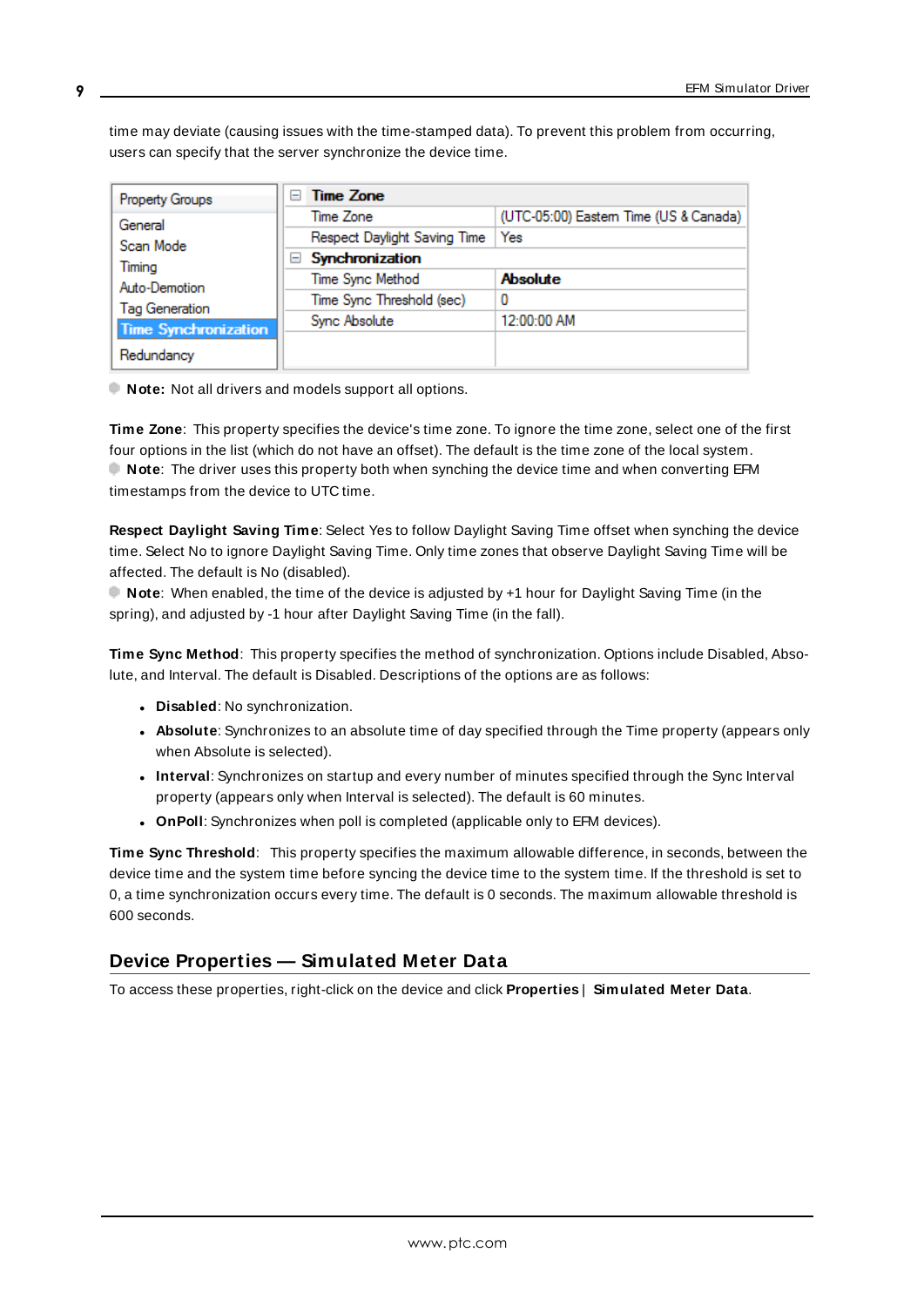| Property Groups             | $=$                                | <b>Test Data</b>                      |                                  |
|-----------------------------|------------------------------------|---------------------------------------|----------------------------------|
| General                     |                                    | Daily Records Per File                | 100                              |
| Scan Mode                   |                                    | Records Per File                      | 100                              |
| Time Synchronization        |                                    | Record Interval (min)                 | 60                               |
| <b>Simulated Meter Data</b> |                                    | Batch Records Per File                | 100                              |
|                             |                                    | Batch Interval (min)                  | 60                               |
|                             |                                    | Start Date/Time                       | 10/12/2016 3:25:14 PM            |
|                             |                                    | Simulate Configuration Upload Failure | <b>Disable</b>                   |
|                             |                                    | <b>Scheduling</b><br>$=$              |                                  |
|                             |                                    | Autogenerate Test Data                | Disable                          |
|                             |                                    | Period                                | 60                               |
|                             |                                    | Period Units                          | <b>Minutes</b>                   |
|                             | <b>Simulated Meter Data</b><br>$=$ |                                       |                                  |
|                             |                                    | File Path                             | C:\ProgramData\V6\EFM Simulator\ |
|                             |                                    | Generate Test Data                    | Create                           |
|                             |                                    |                                       |                                  |

<span id="page-9-2"></span>**Daily Records Per File:** Specify how many records will be included in the Daily History file. The valid range is 1 to 1000. The default setting is 100.

**Records Per File:** Specify how many records will be included per file. The valid range is 1 to 1000. The default setting is 100.

**Record Interval (min)**: Specify the amount of time between each record (in minutes). The valid range is 1 to 50,400. The default setting is 60 minutes.

<span id="page-9-1"></span>**Batch Records Per File**: Specify how many batch records will be included per file. The valid range is 1 to 1000. The default setting is 100.

**Note:** This property is only supported by the Liquid EFM model.

**Batch Interval (min)**: Specify the amount of time between each record (in minutes). The valid range is 1 to 50,400. The default setting is 60 minutes.

<span id="page-9-3"></span>**Note:** This property is only supported by the Liquid EFM model.

**Start Date/Time:** Specify the date and time of the first generated record.

**Simulate Config Upload Failure**: When enabled, this property will cause subsequent polls to simulate configuration file read errors. The default setting is Disable.

<span id="page-9-0"></span>**Autogenerate Test Data**: When enabled, this property specifies that test data will be automatically generated at the demand of the client. The default setting is Disable.

**Period**: Specify the units for the period at which test data will be automatically generated. The valid range is 1 to 129,600 and may be specified in units of minutes, hours, or days. The default setting is 60.

**Period Units**: Specify the units to use for the period at which test data will be automatically generated. The default setting is Minutes.

**File Path**: This field specifies the location where the test data will be placed.

**Generate Test Data**: When clicked, this button will generate test XML.

**Note:**For more information on the contents of the generated file, refer to the EFM Exporter Plug-In help file.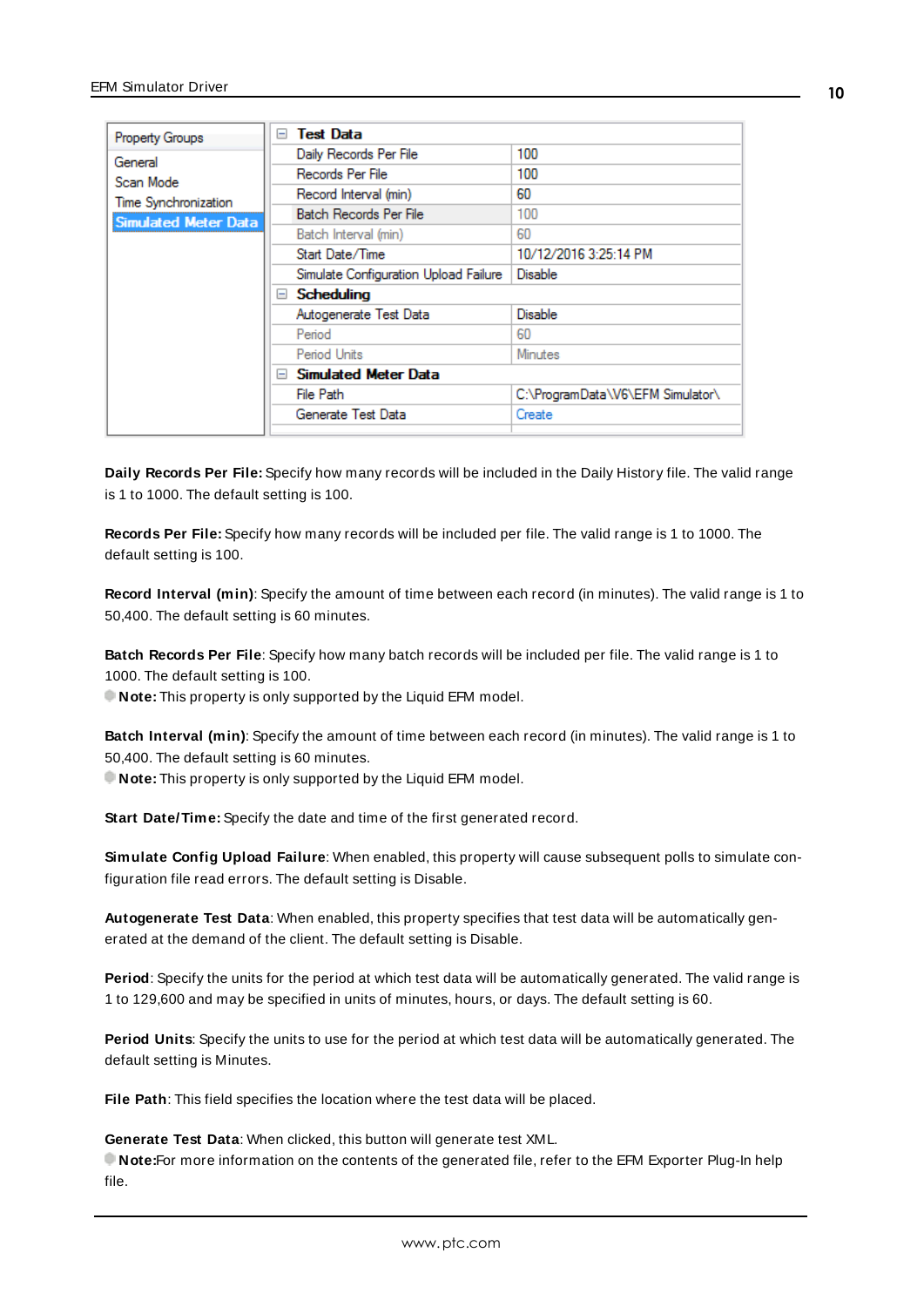## <span id="page-10-0"></span>**EFM Meter Properties**

EFM Meters gather record line pressure, temperature, and differential pressure in pipes to determine total gas or liquid flow.

| Note: The EFM Simulator Driver supports a maximum of four meters per device. |  |
|------------------------------------------------------------------------------|--|
|------------------------------------------------------------------------------|--|

| Property Groups | <b>Identification</b><br>Ξ        |  |                      |
|-----------------|-----------------------------------|--|----------------------|
| General         | Name                              |  | GasMeter1            |
|                 | Description                       |  |                      |
|                 | Driver                            |  | <b>EFM Simulator</b> |
|                 | Enable                            |  | Yes                  |
|                 | efm<br>$\equiv$                   |  |                      |
|                 | Hourly History                    |  | Yes                  |
|                 | Daily History                     |  | Yes                  |
|                 | Alarms                            |  | Yes                  |
|                 | Events                            |  | Yes                  |
| Property Groups | <b>Identification</b><br>$\equiv$ |  |                      |
| <b>General</b>  | Name                              |  | LiquidMeter1         |
|                 | Description                       |  |                      |
|                 | Driver                            |  | <b>EFM Simulator</b> |
|                 | Enable                            |  | Yes                  |
|                 | <b>EFM</b><br>$=$                 |  |                      |
|                 | Hourly History                    |  | Yes                  |
|                 | Daily History                     |  | Yes                  |
|                 | Alarms                            |  | Yes                  |
|                 | Events                            |  | Yes                  |
|                 | Batch                             |  | Yes                  |

Name: Specify the name of the meter. The default settings are <device model><type>Meter1 through <device model><type>Meter4.

**Description:** This property allows the user to provide a brief summary for the meter. The default setting is empty.

**Driver:** Specify the driver for which the meter is configured. This property cannot be modified.

<span id="page-10-3"></span>**Enable:** Specify whether the meter is enabled. The default setting is Yes.

**Hourly History:** Specify whether the meter's Hourly History output is enabled. The default setting is Yes.

<span id="page-10-1"></span>**Daily History:** Specify whether the meter's Daily History output is enabled. The default setting is Yes.

<span id="page-10-2"></span>**Alarms:** Specify whether the meter's Alarms output is enabled. The default setting is Yes.

**Events:** Specify whether the meter's Events output is enabled. The default setting is Yes.

**Batch:** Specify whether the meter's batch (group) output is enabled. The default setting is Yes. Batch is only available for liquid meters.

**11**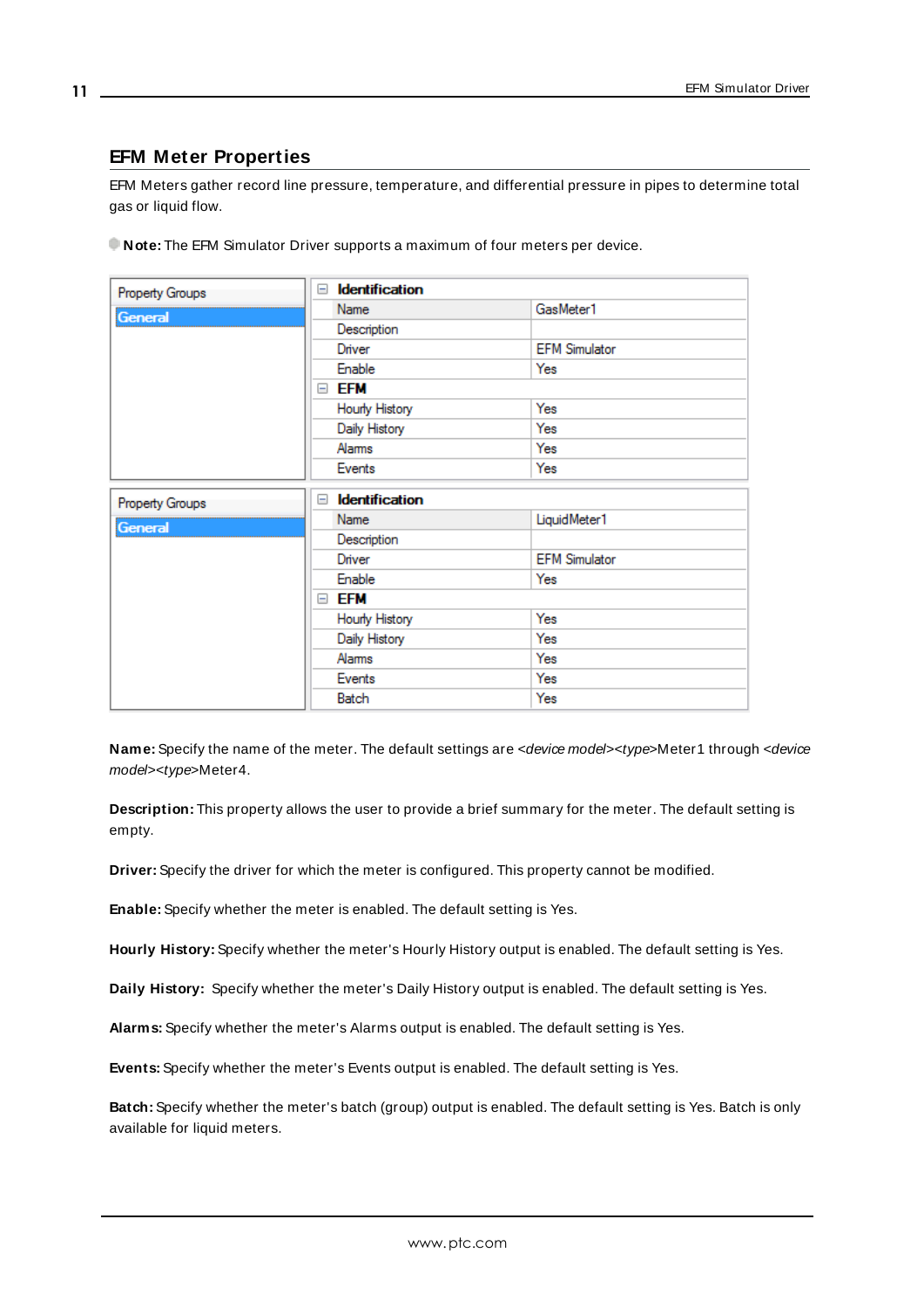### <span id="page-11-0"></span>**Using the EFM Simulator Driver**

- 1. To start, create a channel using the EFM Simulator Driver. Select the default values, and then click **Finish**.
- 2. Next, create a device. Select the default values, and then click **Finish**.
- 3. Under the newly-created device right-click on a meter and then select **Properties**.

| Property Groups | <b>Identification</b><br>$\equiv$ |                      |  |
|-----------------|-----------------------------------|----------------------|--|
| General         | Name                              | GasMeter1            |  |
|                 | Description                       |                      |  |
|                 | Driver                            | <b>EFM Simulator</b> |  |
|                 | Enable                            | Yes                  |  |
|                 | <b>EFM</b>                        |                      |  |
|                 | Hourly History                    | Yes                  |  |
|                 | Daily History                     | Yes                  |  |
|                 | Alams                             | Yes                  |  |
|                 | Events                            | Yes                  |  |

- 4. The General property group displays the properties for the selected meter. Users can assign a unique name, turn the meter on or off, and specify the type of data that the meter will provide. To do so, click on a field and select the desired value from the drop-down menu located in the right-hand column.
- 5. Once finished, click **Apply**.
- 6. Next, right-click on the device and select **Properties**. Navigate to the **Simulated Meter Data** property group. This property group contains information about the data that users can simulate, including the amount, the time interval between data records, and when the data starts. The EFM Simulator Driver can also be configured to automatically generate new data every few minutes, hours, or days.

| Property Groups                                                      | $-$ | <b>Test Data</b>                      |                                  |  |
|----------------------------------------------------------------------|-----|---------------------------------------|----------------------------------|--|
| General<br>Scan Mode<br>Time Synchronization<br>Simulated Meter Data |     | Daily Records Per File                | 100                              |  |
|                                                                      |     | Records Per File                      | 100                              |  |
|                                                                      |     | Record Interval (min)                 | 60                               |  |
|                                                                      |     | Batch Records Per File                | 100                              |  |
|                                                                      |     | Batch Interval (min)                  | 60                               |  |
|                                                                      |     | Start Date/Time                       | 10/12/2016 3:25:14 PM            |  |
|                                                                      |     | Simulate Configuration Upload Failure | <b>Disable</b>                   |  |
|                                                                      | $=$ | Scheduling                            |                                  |  |
|                                                                      |     | Autogenerate Test Data                | <b>Disable</b>                   |  |
|                                                                      |     | Period                                | 60                               |  |
|                                                                      |     | Period Units                          | <b>Minutes</b>                   |  |
|                                                                      | $-$ | Simulated Meter Data                  |                                  |  |
|                                                                      |     | File Path                             | C:\ProgramData\V6\EFM Simulator\ |  |
|                                                                      |     | Generate Test Data                    | Create                           |  |
|                                                                      |     |                                       |                                  |  |

**Note:** Users also have the ability to simulate a configuration upload failure, which provides the opportunity to observe what will happen if the device configuration files are corrupt and/or missing.

7. To view the location of the stored simulated data, locate **File Path**.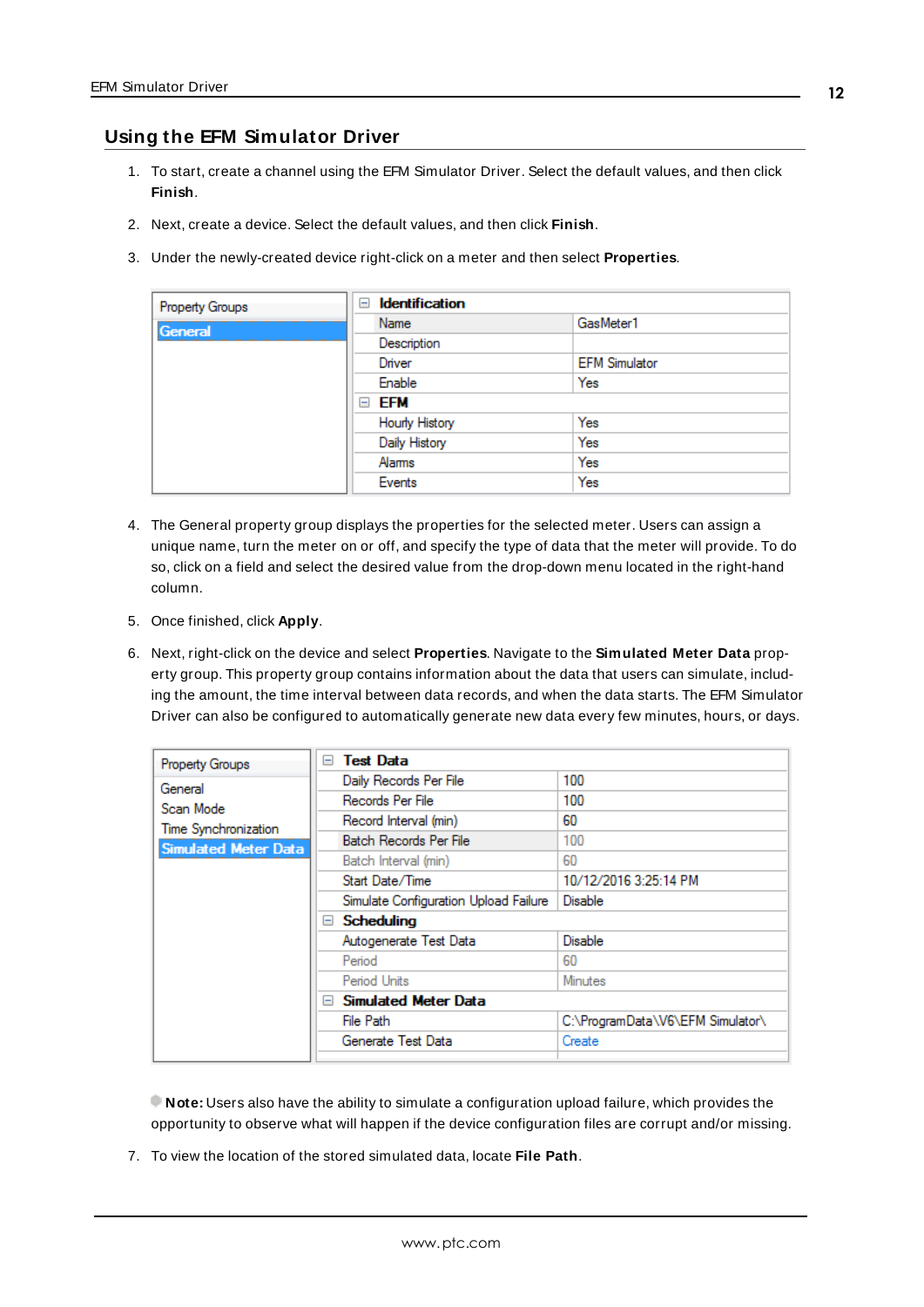**Note:** When configuring automatic test data generation, users must have a client connected in order for it to work. Data will not be created without a client. Users must also be aware of both how many records are being generated and the interval between records. Many files will be created if the default values are used while polling for data on a short interval. Although this depends on the size of the project, testing even with just a few meters can cause this to happen.

8. After all the parameters have been configured, click **Create** for the Generate Test Data property. A confirmation message will be posted to the Event Log if the generation was successful.

**Note:** This step is not necessary if the device is configured for automatic test data generation.

9. Once finished, select **Apply** | **OK**.

### <span id="page-12-0"></span>**Liquid Product Data**

The EFM Simulator Driver generates a Liquid Product Record for each of the following products:

- Light Sweet Crude
- Gasoline
- Fuel Oil
- **.** Jet Fuel
- Natural Gas Liquids
- Cyclohexane
- Benzene
- Cumene
- Styrene
- Toluene

Only the liquid product name will be generated. When Liquid Periodic/Daily historical data is generated, records will be randomly associated with one liquid product. The liquid product name will be included in the Configuration Data. When Liquid Batch historical data is generated, each batch record can be associated with a liquid product. The liquid product name will be included in each batch record.

### <span id="page-12-2"></span><span id="page-12-1"></span>**Data Types Description**

The EFM Simulator Driver only supports the String data type, which is a null terminated ASCII character array.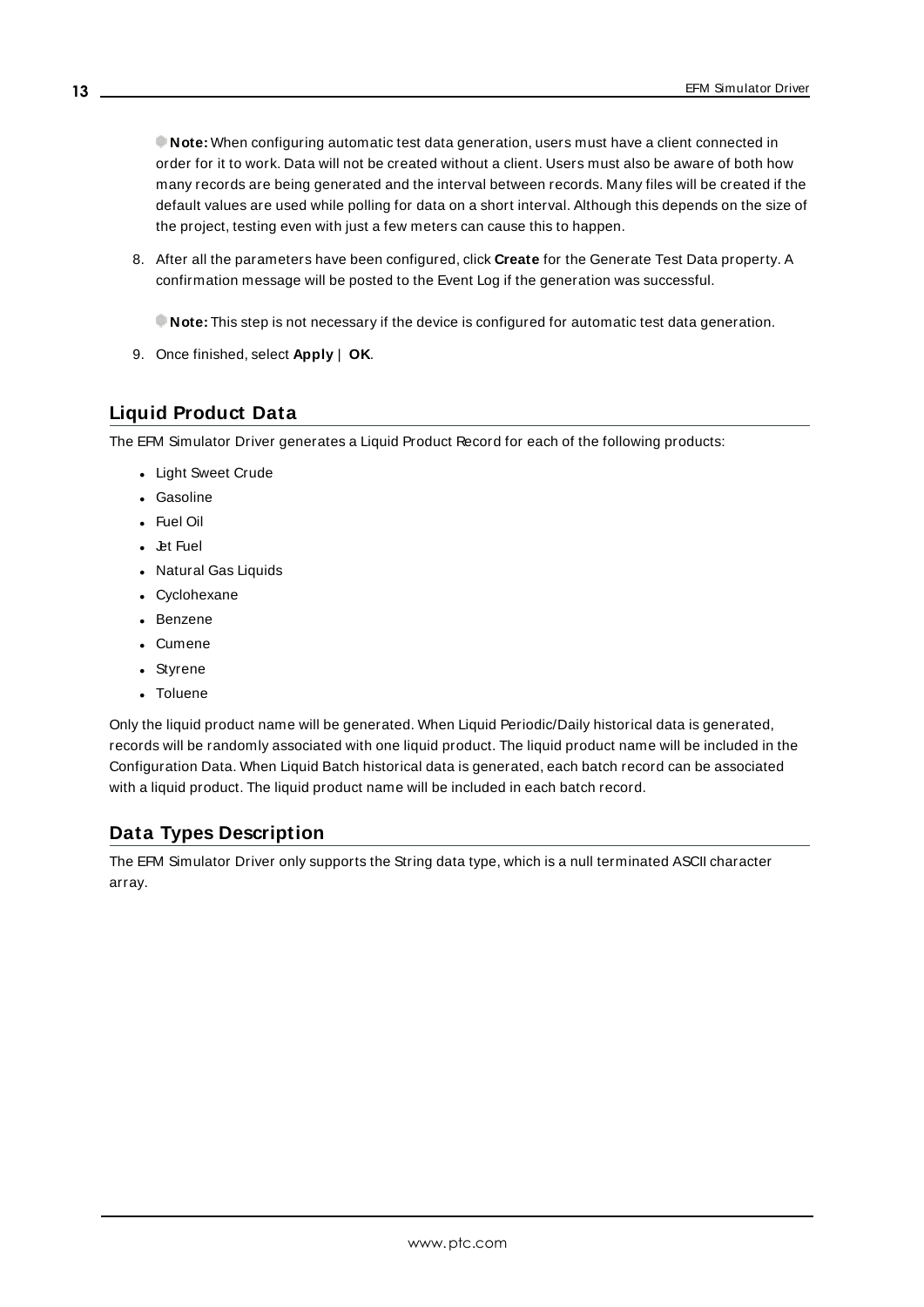### <span id="page-13-0"></span>**Address Descriptions**

The syntax below is supported for EFM Simulator Driver tags. Each of these tags represents one of the EFM types that can be read from an EFM meter. Each output type can be enabled for up to four meters per device.

#### <span id="page-13-2"></span><span id="page-13-1"></span>**Gas Meter Tags**

<Channel Name>.<Device Name>.\_EFM.<Meter Name>.\_alarms <Channel Name>.<Device Name>.\_EFM.<Meter Name>.\_configuration <Channel Name>.<Device Name>.\_EFM.<Meter Name>.\_events <Channel Name>.<Device Name>.\_EFM.<Meter Name>.\_historydaily <Channel Name>.<Device Name>.\_EFM.<Meter Name>.\_historyhourly

#### <span id="page-13-3"></span>**Liquid Meter Tags**

<Channel Name>.<Device Name>.\_LiquidEFM.<Meter Name>.\_alarms <Channel Name>.<Device Name>.\_LiquidEFM.<Meter Name>.\_batch <Channel Name>.<Device Name>.\_LiquidEFM.<Meter Name>.\_configuration <Channel Name>.<Device Name>.\_LiquidEFM.<Meter Name>.\_events <Channel Name>.<Device Name>.\_LiquidEFM.<Meter Name>.\_historydaily <Channel Name>.<Device Name>. LiquidEFM.<Meter Name>. historyhourly <Channel Name>.<Device Name>.\_LiquidEFM.<Meter Name>.\_liquidproduct

**Important:** This driver is not intended to expose real-time data.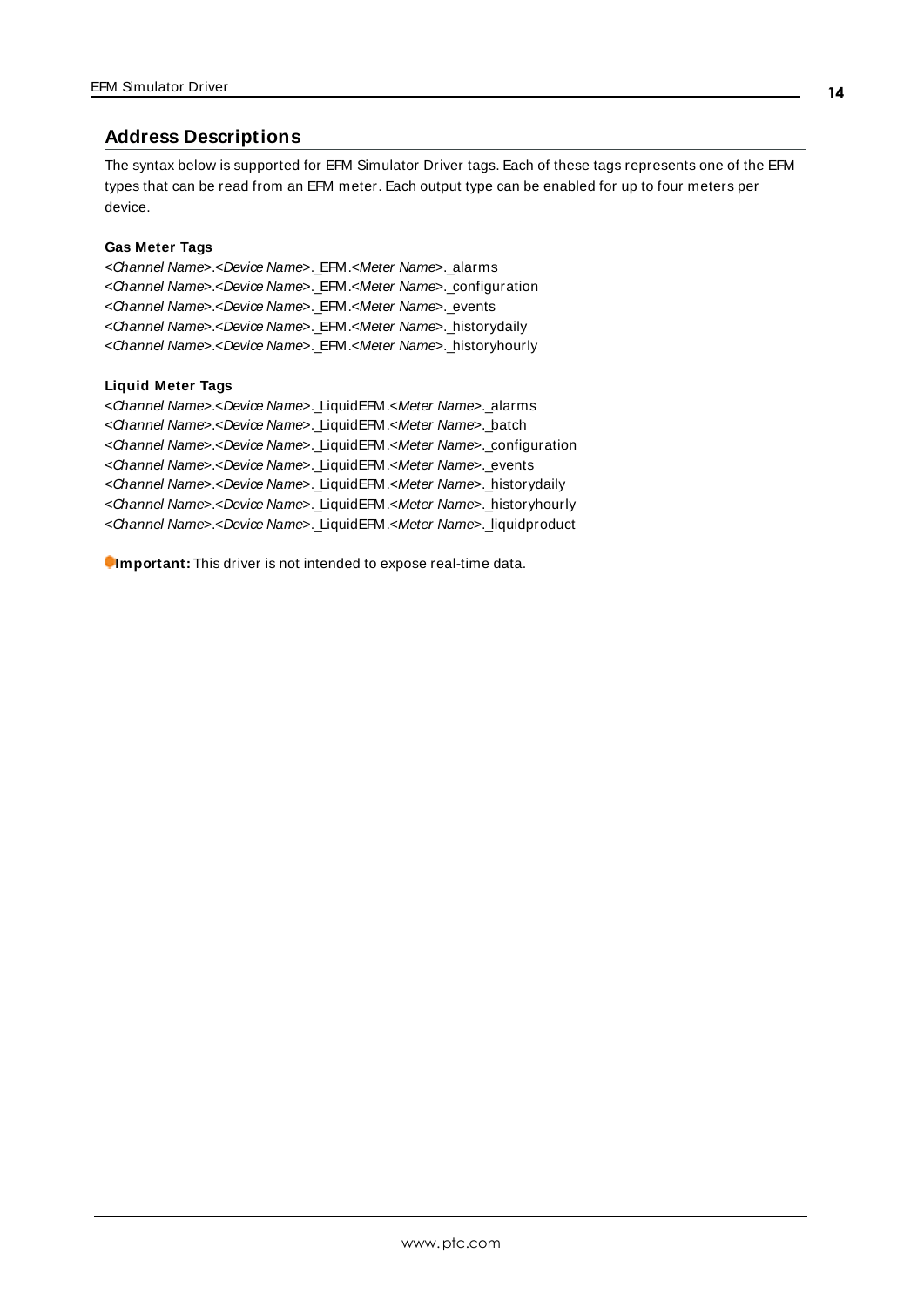### <span id="page-14-0"></span>**Error Descriptions**

The following error/warning messages may be generated. Click on the link for a description of the message.

**Address [<address>](#page-14-1) is out of range for the specified device or register. Data Type <type> is not valid for device address [<address>.](#page-14-2) Device address [<address>](#page-14-3) contains a syntax error. Device address [<address>](#page-14-4) is read only. [M issing](#page-15-0) address.**

#### <span id="page-14-1"></span>**Address <address> is out of range for the specified device or register.**

#### **Error Type:**

Warning

#### **Possible Cause:**

A tag address that has been specified statically references a location that is beyond the range of supported locations for the device.

#### **Solution:**

<span id="page-14-2"></span>Verify that the address is correct; if it is not, re-enter it in the client application.

### **Data type <type> is not valid for device address <address>.**

#### **Error Type:**

Warning

#### <span id="page-14-5"></span>**Possible Cause:**

A tag address that has been specified statically has been assigned an invalid data type.

#### **Solution:**

<span id="page-14-3"></span>Modify the requested data type in the client application.

#### **Device address <address> contains a syntax error.**

### **Error Type:**

Warning

#### **Possible Cause:**

A tag address that has been specified statically contains one or more invalid characters.

#### **Solution:**

<span id="page-14-4"></span>Re-enter the address in the client application.

#### **Device address <address> is read only.**

## **Error Type:**

Warning

#### **Possible Cause:**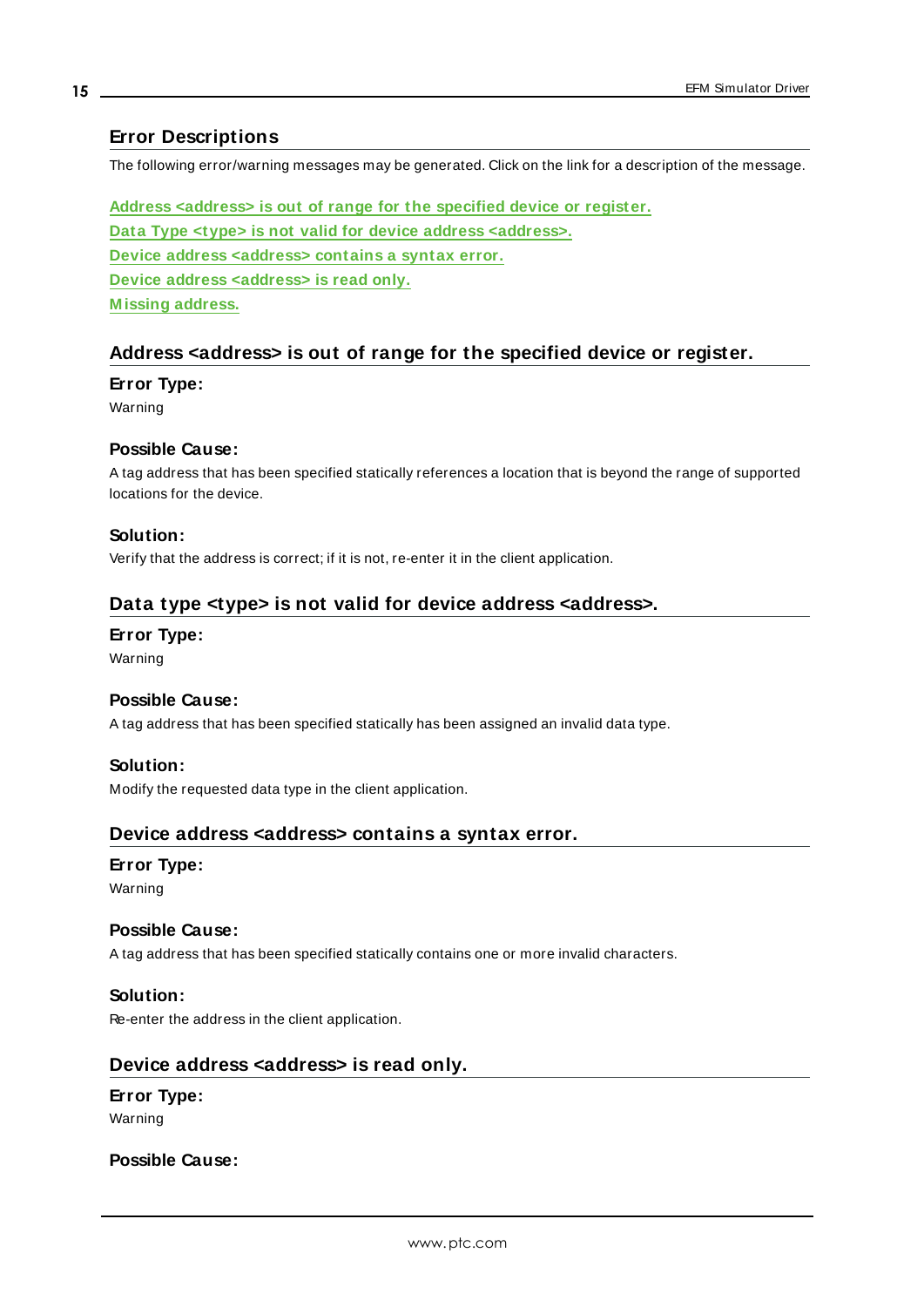A tag address that has been specified statically has a requested access mode that is not compatible with what the device supports for that address.

### **Solution:**

<span id="page-15-0"></span>Change the access mode in the client application.

### **Missing Address.**

#### **Error Type:**

Warning

#### **Possible Cause:**

A tag address that has been specified statically has no length.

#### **Solution:**

Re-enter the address in the client application.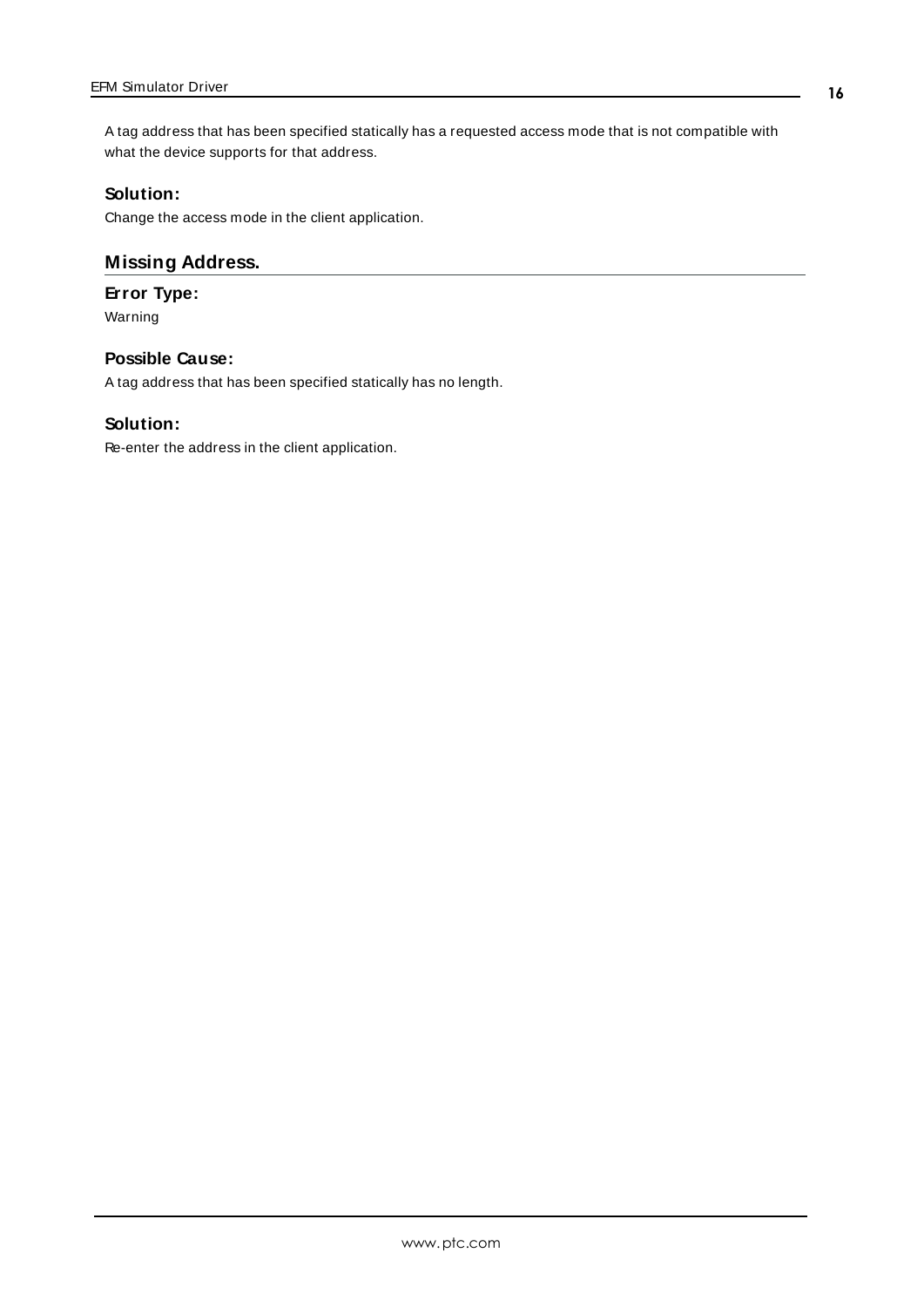# Index

# **A**

Absolute [9](#page-8-1) Address <address> is out of range for the specified device or register. [15](#page-14-1) Address Descriptions [14](#page-13-0) Alarms [3,](#page-2-3) [11](#page-10-1) ASCII character array [13](#page-12-2) Autogenerate [10](#page-9-0)

### **B**

Batch [10](#page-9-1)

# **C**

Channel [14](#page-13-1) Channel Assignment [7](#page-6-1) Configuration [3](#page-2-4)

# **D**

Data Collection [7](#page-6-2) Data type <type> is not valid for device address <address>. [15](#page-14-2) Data Types Description [13](#page-12-1) Daylight Saving Time [9](#page-8-2) Device [3](#page-2-5) Device address <address> contains a syntax error. [15](#page-14-3) Device address <address> is read only. [15](#page-14-4) Do Not Scan, Demand Poll Only [8](#page-7-2) Driver [7](#page-6-3)

# **E**

EFM Meters [11](#page-10-0) Error Descriptions [15](#page-14-0)

<span id="page-16-0"></span>**17**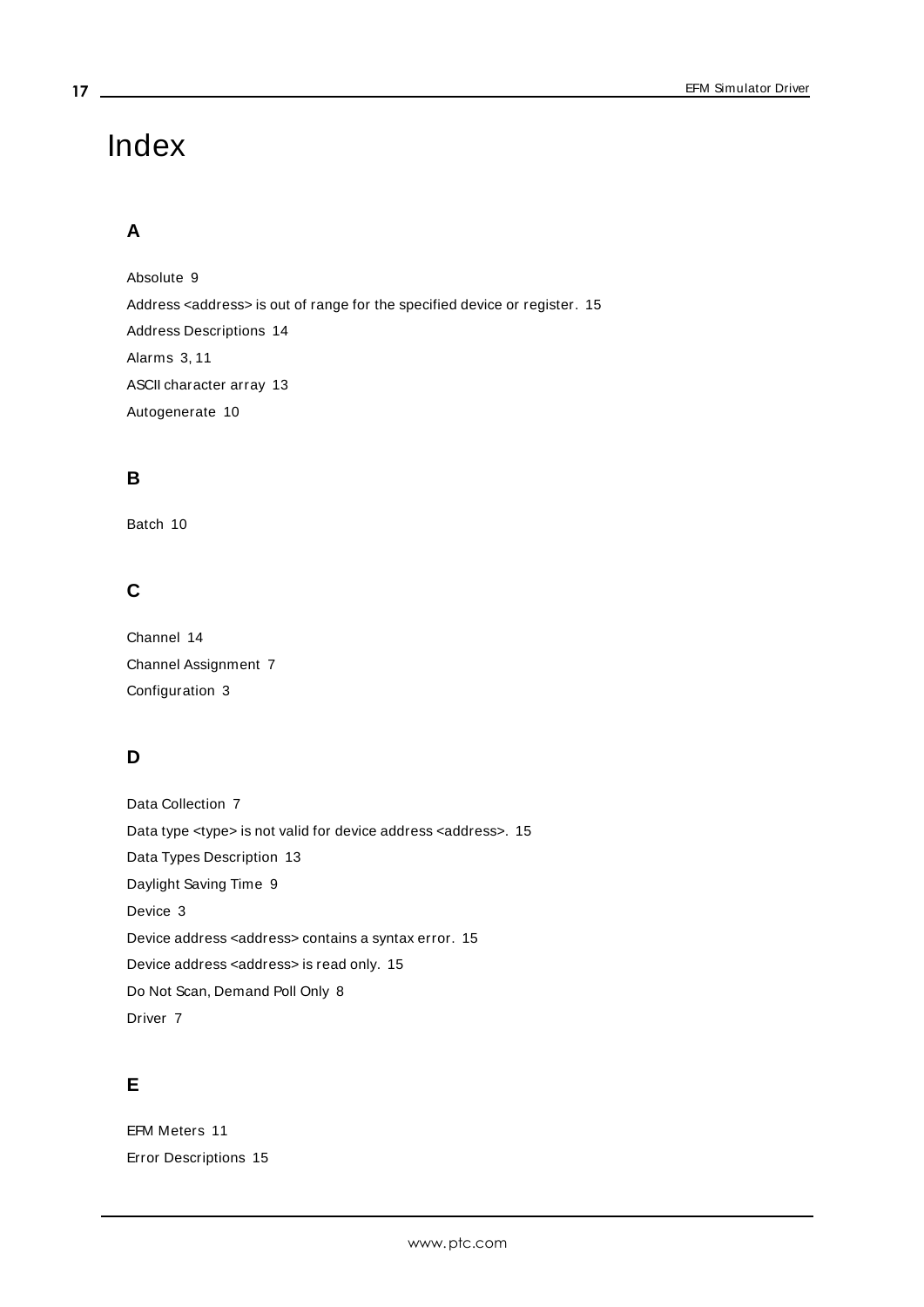Events [3](#page-2-6), [11](#page-10-2)

## **G**

Gas Meter [14](#page-13-2) General [6](#page-5-0)

### **H**

Help Contents [3](#page-2-0) History [3](#page-2-7), [11](#page-10-3)

# **I**

ID [7](#page-6-4) Identification [6](#page-5-0) Initial Updates from Cache [8](#page-7-3) Interval [9-10](#page-8-3) invalid data type [15](#page-14-5)

# **L**

Liquid Meter [14](#page-13-3) Liquid Product Data [13](#page-12-0)

### **M**

Method [9](#page-8-4) Missing address. [16](#page-15-0) Model [7](#page-6-5)

# **N**

Name [6](#page-5-1)